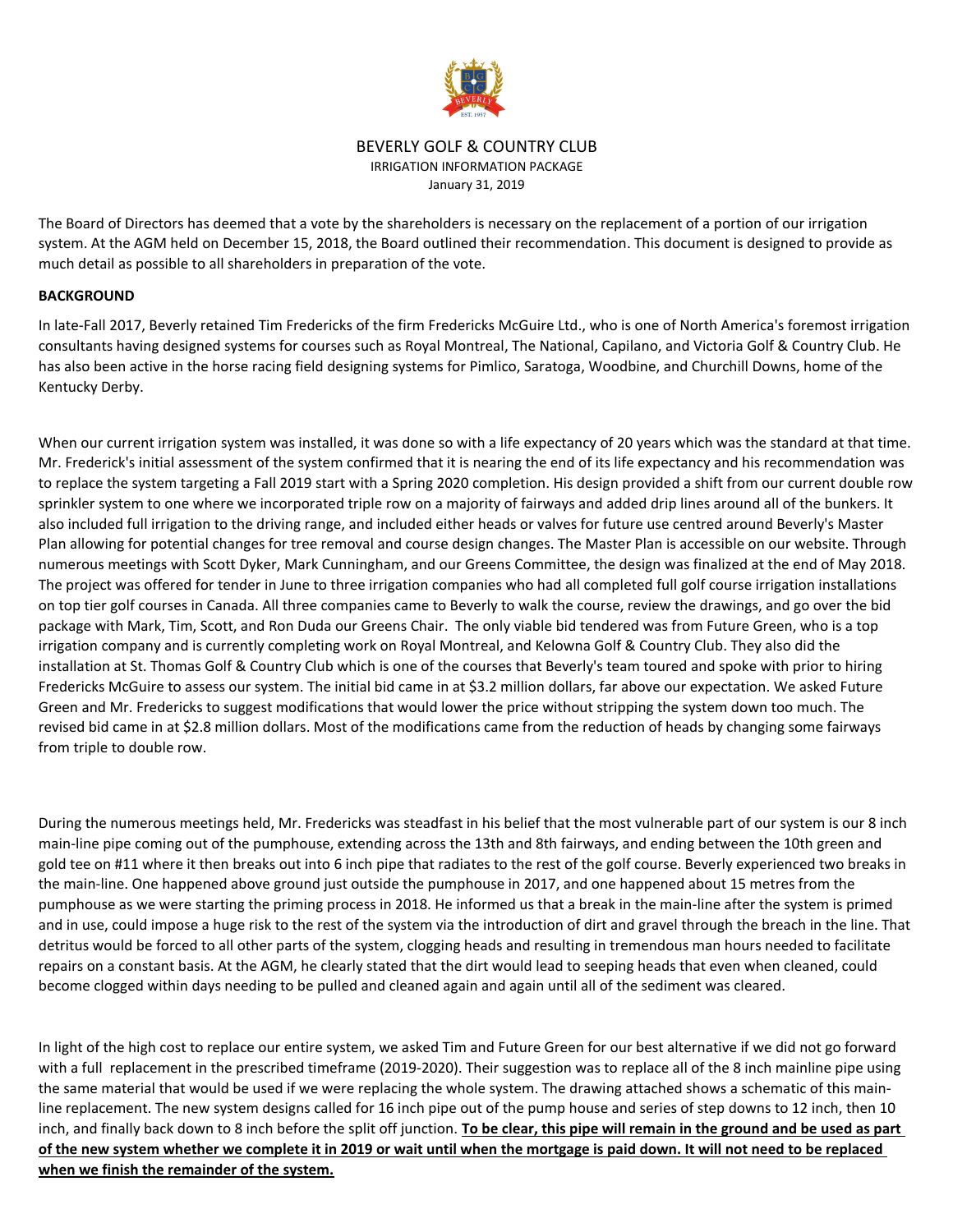

## BEVERLY GOLF & COUNTRY CLUB IRRIGATION INFORMATION PACKAGE January 31, 2019

## **THE BOARD'S POSITION**

The Board reviewed the bid and were unanimous in its assertion that adding \$2.8 million dollars in debt on top of the current \$1.5 million dollar mortgage on the clubhouse, puts Beverly in a precarious financial position. Beverly would be leveraged to its maximum borrowing capacity leaving us vulnerable and unable to secure additional funds should they be necessary for some unforeseen major expense. Increasing our debt load to \$4.3 million dollars would also push out all other capital projects at least 8 years to when our mortgage is complete. This would negate our pursuit of projects like upgrading the range and other practice facilities, adding to our food & beverage facilities, and addressing other course improvements.

It is our belief that replacing the main line is a necessity and should be the priority at this time. Replacing the main-line in 2019 allows for enough borrowing capacity to complete some or all of the other capital projects that will be presented at a Town Hall in Spring 2019. While we cannot provide all the financial details of these projects, the list of those being considered are:

- Drainage, regrading, and installation of targets on the Range
- Improvements to the short game area
- Moving the pro shop to improve operations and add a new dining facility
- Use drainage and contouring to improve wet areas on holes 3 and 5

# **YOUR ROLE**

As shareholders of Beverly Golf & Country Club, how we proceed is up to you. At this time, the Board is calling for a vote on the replacement of our main-line only, and the approval of the accompanying assessment. When we hold the Town Hall in the Spring, we can further discuss options for when the completion of the remainder of the irrigation system takes place. It is the Board's belief that regardless of when the full irrigation takes place, the main-line still needs to be replaced before we prime the system this year, and the Board is unanimous in recommending that main-line be replaced in Spring 2019. In order to secure the contractor, Beverly needs to commit before the middle of February.

#### SCOPE OF THE PROJECT

Replace the Main-line only from the pump house on hole 13 to the junction adjacent to the 10th green based on the bid received from Future Green and per the attached schematic.

| <b>Project Cost:</b> | \$275,000                                                                                     |
|----------------------|-----------------------------------------------------------------------------------------------|
| Commence:            | <b>March 2019</b>                                                                             |
| Finish:              | <b>April 2019</b>                                                                             |
| Assessment:          | \$10 per month for a Single share - for 84 months beginning April 2019                        |
|                      | \$17.50 per month for a couple share - for 84 months beginning April 2019                     |
|                      | Note, that any member has the option to prepay their assessment. The prepay options are       |
|                      | \$675 for a single, and \$1175 for a couple. Shareholders must submit their request to prepay |
|                      | in writing no later than Feb 28, 2019 to Jill Evershed.                                       |

If any other capital projects are approved at the Town Hall, this monthly assessment could be rolled in with the approved assessment for the entire group of projects and may be amortized over a longer period time pending financing terms from the bank.

VOTING PROCEDURE: Our by-laws state that for a motion to pass, it must be approved by 2/3rd's of the votes cast. A meeting will be held on Sunday Feb 10, 2019 in the banquet room at BGCC. To attain a quorum, we require 50 people present at the meeting and a total of 80 shareholders represented including proxies.

NOTE: YOU MUST BE A SHAREHOLDER TO VOTE. ASSOCIATE MEMBERS ARE NOT ELIGIBLE. ONLY ONE VOTE ON A FAMILY MEMBERSHIP.